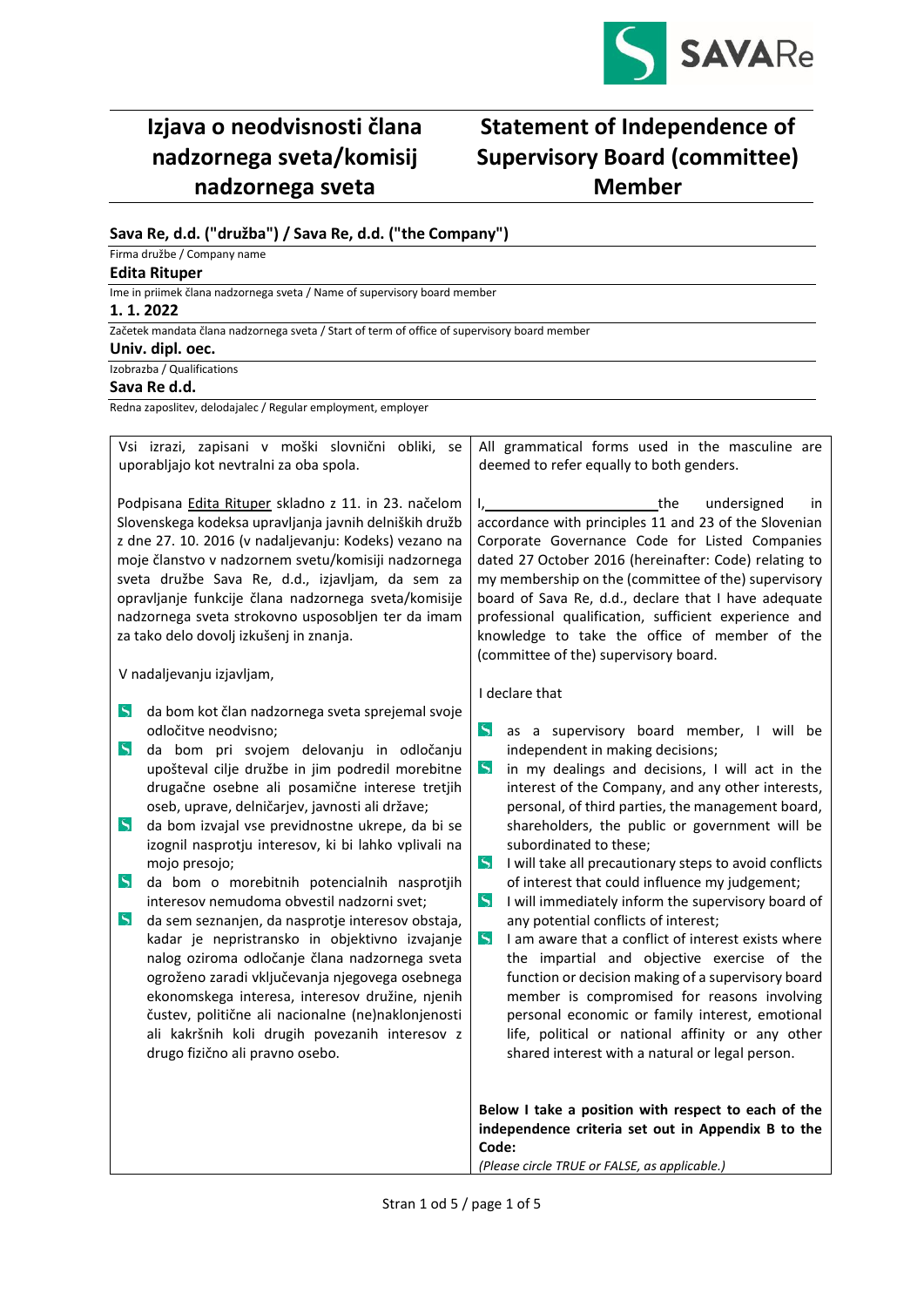

**V nadaljevanju se opredeljujem do vsakega kriterija neodvisnosti navedenega v prilogi B Kodeksa:** *(Prosimo označite, ali trditev DRŽI ali NE DRŽI.)* a) Ne opravljam funkcije izvršnega direktorja ali člana uprave družbe ali povezane družbe in nisem opravljal takšne funkcije v zadnjih treh letih.  $(DR\check{Z})$   $N$ e drži b) Nisem zaposlen v družbi ali povezani družbi in nisem bil na takšnem položaju v zadnjih treh letih, razen če sem bil izvoljen v nadzorni svet v okviru sistema delavskega predstavništva, ki ga zahteva zakon, in nisem vodilni delavec. DRŽI NE DRŽI c) Ne prejemam večjih dodatnih prejemkov iz družbe ali povezane družbe, razen plačila, ki ga prejemam kot član nadzornega sveta ali član komisije nadzornega sveta. DRŽI NE DRŽI d) Nisem večinski delničar in tudi ne zastopam večinskega/večinskih delničarjev.  $(DR\boldsymbol{\check{Z}})$  NE DRŽI e) Z družbo ali povezano družbo nimam oziroma v zadnjem letu nisem imel pomembnih poslovnih stikov tako neposredno kot tudi ne kot partner, delničar, direktor ali vodilni delavec osebe, ki ima tak odnos. Poslovni stiki vključujejo položaj dobavitelja blaga ali storitev (vključno s finančnimi, pravnimi, svetovalnimi ali posvetovalnimi storitvami), položaj pomembne stranke in položaj organizacij, ki prejemajo večje prispevke od družbe ali od njene skupine. DRŽI NE DRŽI f) Nisem in tudi v zadnjih treh letih nisem bil partner ali uslužbenec sedanjega ali nekdanjega zunanjega revizorja v družbi ali z zunanjim revizorjem povezane družbe.  $(DR\check{Z})$  NE DRŽI g) Nisem izvršni direktor ali član uprave druge družbe, v kateri je izvršni direktor ali član uprave a) I do not perform the function of an executive director or a member of the management board of the Company or a related company, and have not performed such a function over the past three years. TRUE FALSE b) I am not an employee of the Company or a related company nor have I been in such a position over the past three years, except if I have been elected a supervisory board member under the labour representation system required by law and I am not a high-level executive. TRUE FALSE c) I receive no significant additional income from the Company or a related company other than the payment I receive as a member of the supervisory board or of a supervisory board committee. TRUE FALSE d) I am not a majority shareholder nor do I represent any majority shareholder. TRUE FALSE e) I do not have, nor have I had in the past year, a significant business relationship with the Company or a related company, either directly or indirectly, as a partner, shareholder, director or high-level executive. Business contacts include the position of supplier of goods or services (including financial, legal, advisory or consulting services), the position of an important client, and the position of an organisation that receives significant contributions from the Company or its group. TRUE FALSE f) I am not, nor have I been in the past three years, a partner or employee of a current or former external auditor of the Company or an external auditor of a related company. TRUE FALSE g) I am not an executive director nor a member of the management board of another company where the Company's executive director or member of the management board is a member of the supervisory board. Nor am I in any other way connected with the executive directors or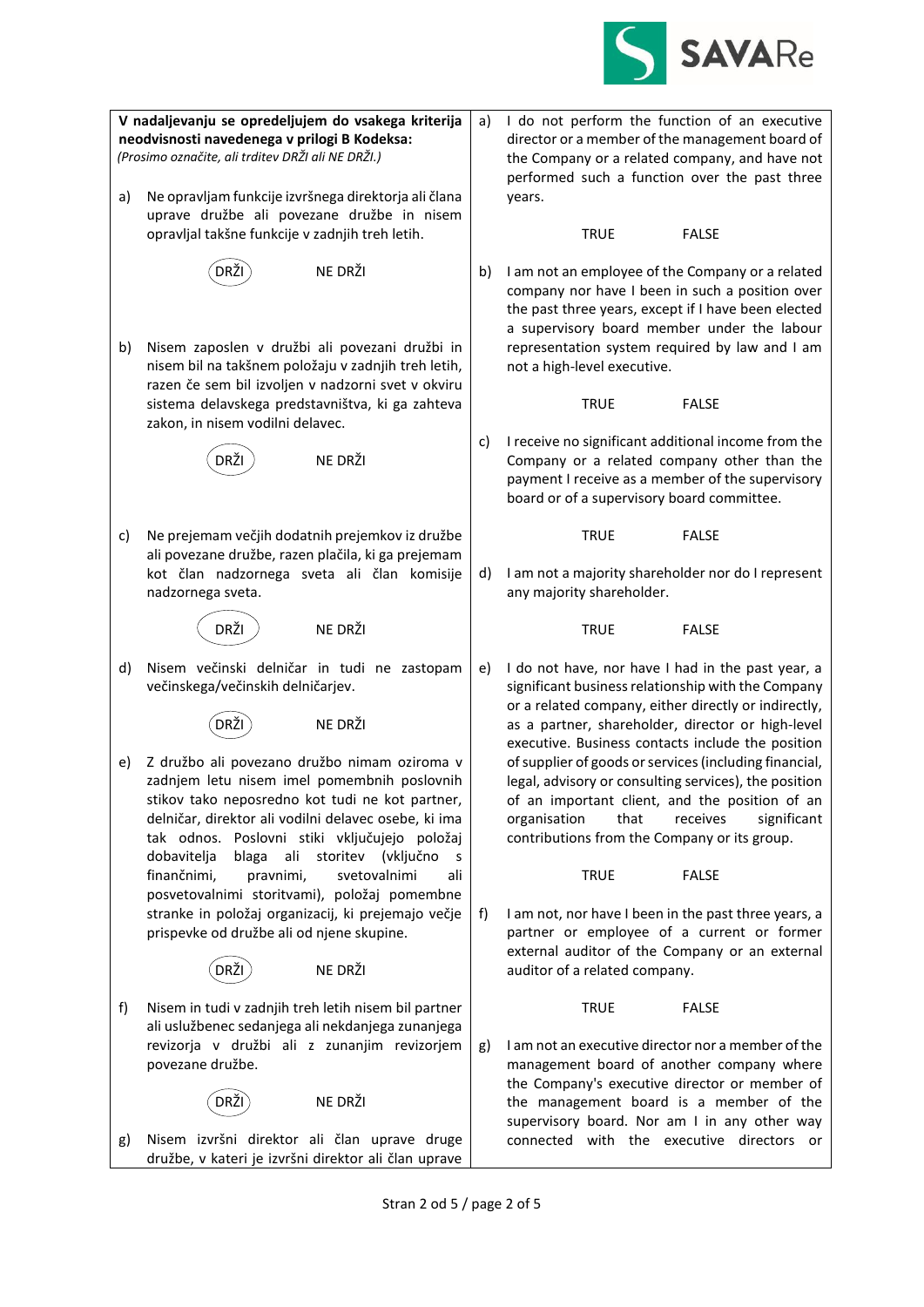

| družbe član nadzornega sveta. Prav tako nisem<br>kako drugače povezan z izvršnimi direktorji<br>oziroma člani uprave preko sodelovanja v drugih                                                                                                                                                                                                   |    | members of the management board through<br>cooperation in other companies or bodies.                                                                                                                                                                                                                                                                                          |
|---------------------------------------------------------------------------------------------------------------------------------------------------------------------------------------------------------------------------------------------------------------------------------------------------------------------------------------------------|----|-------------------------------------------------------------------------------------------------------------------------------------------------------------------------------------------------------------------------------------------------------------------------------------------------------------------------------------------------------------------------------|
| družbah ali organih.                                                                                                                                                                                                                                                                                                                              |    | <b>TRUE</b><br><b>FALSE</b>                                                                                                                                                                                                                                                                                                                                                   |
| DRŽI<br>NE DRŽI<br>V nadzornem svetu nisem več kot tri mandate (ali<br>h)                                                                                                                                                                                                                                                                         |    | I have not served on the supervisory board for<br>h)<br>more than three terms of office (or more than 12<br>years where the Company's articles of association                                                                                                                                                                                                                 |
| več kot 12 let, kadar statut družbe določa za<br>mandat manj kot štiri leta).                                                                                                                                                                                                                                                                     |    | determine that a term of office lasts less than four<br>years).                                                                                                                                                                                                                                                                                                               |
| NE DRŽI                                                                                                                                                                                                                                                                                                                                           |    | <b>TRUE</b><br><b>FALSE</b>                                                                                                                                                                                                                                                                                                                                                   |
| Nisem bližnji družinski član članov uprave ali oseb,<br>i)<br>ki so v položajih, omenjenih v točkah od a) do g).                                                                                                                                                                                                                                  | i) | I am not a close family member of any members of<br>the management board or persons in any of the<br>positions mentioned in points a) to g) above.                                                                                                                                                                                                                            |
| NE DRŽI                                                                                                                                                                                                                                                                                                                                           |    | <b>FALSE</b><br><b>TRUE</b>                                                                                                                                                                                                                                                                                                                                                   |
| Poleg zgornjih navedb tudi:                                                                                                                                                                                                                                                                                                                       |    |                                                                                                                                                                                                                                                                                                                                                                               |
| $\blacktriangleright$<br>nisem član širšega poslovodstva povezane družbe                                                                                                                                                                                                                                                                          |    | In addition to the above,                                                                                                                                                                                                                                                                                                                                                     |
| in                                                                                                                                                                                                                                                                                                                                                |    | $\blacktriangleright$<br>I am not a member of the broader management of<br>a related company nor                                                                                                                                                                                                                                                                              |
| NE DRŽI<br>DRŽI<br>$\mathcal{S}$<br>nisem sodeloval pri sestavljanju vsebine predloga                                                                                                                                                                                                                                                             |    | <b>TRUE</b><br><b>FALSE</b>                                                                                                                                                                                                                                                                                                                                                   |
| letnega poročila družbe.                                                                                                                                                                                                                                                                                                                          |    | $\blacktriangleright$<br>I did not contribute in the drafting of the<br>Company's annual report.                                                                                                                                                                                                                                                                              |
| NE DRŽI<br>DRZ                                                                                                                                                                                                                                                                                                                                    |    | <b>TRUE</b><br><b>FALSE</b>                                                                                                                                                                                                                                                                                                                                                   |
| ***                                                                                                                                                                                                                                                                                                                                               |    |                                                                                                                                                                                                                                                                                                                                                                               |
| Nasprotje interesov obstaja, kadar je nepristransko in                                                                                                                                                                                                                                                                                            |    | ***                                                                                                                                                                                                                                                                                                                                                                           |
| objektivno izvajanje nalog oziroma odločanje člana<br>sveta<br>ali uprave<br>ogroženo zaradi<br>nadzornega<br>vključevanja<br>njegovega<br>osebnega<br>ekonomskega<br>interesa, interesov družine, njenih čustev, politične ali<br>nacionalne (ne)naklonjenosti ali kakršnih koli drugih<br>povezanih interesov z drugo fizično ali pravno osebo. |    | A conflict of interest exists where the impartial and<br>objective exercise of the function or decision making of<br>a member of the supervisory board or management<br>board is compromised for reasons involving personal<br>economic or family interest, emotional life, political or<br>national affinity or any other shared interest with a<br>natural or legal person. |
| Ali na vaše odločanje, skladno z zgornjo definicijo<br>nasprotja interesov, vpliva še kakšno dejstvo, ki ni<br>bilo navedeno zgoraj?                                                                                                                                                                                                              |    | Is your decision making, in terms of the above conflict<br>of interest definition, influenced by any fact not<br>mentioned above?                                                                                                                                                                                                                                             |
| NE<br>DA                                                                                                                                                                                                                                                                                                                                          |    | <b>YES</b><br><b>NO</b>                                                                                                                                                                                                                                                                                                                                                       |
| Prosimo obrazložite, če ste odgovorili z DA:                                                                                                                                                                                                                                                                                                      |    | Please explain if your answer is YES:                                                                                                                                                                                                                                                                                                                                         |
|                                                                                                                                                                                                                                                                                                                                                   |    |                                                                                                                                                                                                                                                                                                                                                                               |
|                                                                                                                                                                                                                                                                                                                                                   |    |                                                                                                                                                                                                                                                                                                                                                                               |
|                                                                                                                                                                                                                                                                                                                                                   |    |                                                                                                                                                                                                                                                                                                                                                                               |
| Odvisnost kandidata oziroma člana nadzornega sveta                                                                                                                                                                                                                                                                                                |    | A candidate or supervisory board (committee) member<br>is deemed to be dependent if the conflict of interest is,<br>in accordance with Appendix B of the Code, of a more                                                                                                                                                                                                      |
| in komisije je podana, če je nasprotje interesov skladno                                                                                                                                                                                                                                                                                          |    |                                                                                                                                                                                                                                                                                                                                                                               |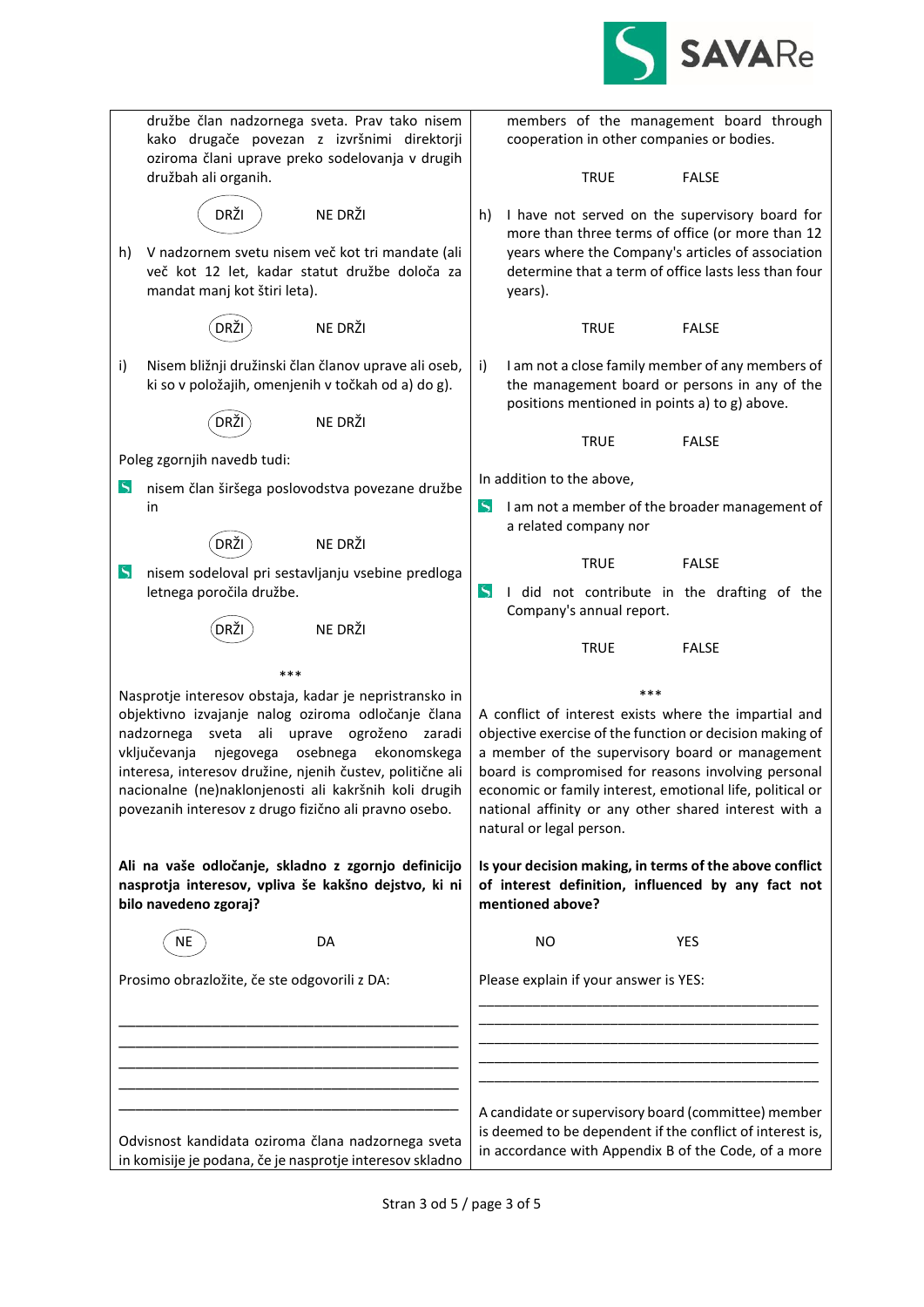

| Prilogo B Kodeksa trajnejšega (in ne zgolj<br>S<br>prehodnega) značaja in je relevantno. Merila za<br>presojo relevance nasprotja interesov so zlasti:<br>vrsta in številčnost ravnanj in odločitev, na katere<br>$\triangleright$<br>se nasprotje interesov (lahko) nanaša;<br>$\mathsf{S}$<br>verjetnost dejanske realizacije nasprotja interesov<br>in<br>$\overline{\mathcal{L}}$<br>vpliv<br>nasprotja<br>interesov<br>sposobnost<br>na<br>objektivne presoje uprave in poslovanja družbe. | permanent (rather than temporary) nature and is<br>material. The criteria for assessing the materiality of a<br>conflict of interest are, in particular:<br>the nature and frequency of conduct and decisions<br>$\blacktriangleright$<br>that a conflict of interest may relate to;<br>$\varsigma$<br>the likelihood that a conflict of interest arises and<br>$\mathcal{S}$<br>the effect exerted by a conflict of interest on the<br>objective judgment of the management board and<br>the Company's operations. |
|-------------------------------------------------------------------------------------------------------------------------------------------------------------------------------------------------------------------------------------------------------------------------------------------------------------------------------------------------------------------------------------------------------------------------------------------------------------------------------------------------|---------------------------------------------------------------------------------------------------------------------------------------------------------------------------------------------------------------------------------------------------------------------------------------------------------------------------------------------------------------------------------------------------------------------------------------------------------------------------------------------------------------------|
| Zgoraj navedene okoliščine (iz priloge B3 in B4<br>Kodeksa), vedno ustvarjajo domnevo odvisnosti.<br>Domneve so izpodbitne, če član nadzornega sveta<br>dokaže, da nasprotje interesov kljub obstoju katerega<br>od kriterijev ni trajno in hkrati ni relevantno.                                                                                                                                                                                                                               | The circumstances mentioned above (referred to in<br>Appendix B3 and B4 of the Code) always yield a<br>presumption of dependency. Such presumption is<br>rebuttable if the supervisory board member can prove<br>that despite the existence of a criterion, the conflict of<br>interest is neither permanent nor material.                                                                                                                                                                                          |
| Glede na izkazana potencialna nasprotja interesov se<br>izrekam za:<br>(Prosimo, ustrezno obkrožite.)                                                                                                                                                                                                                                                                                                                                                                                           | In view of the stated potential conflicts of interest, I<br>declare myself as:<br>(Please circle as applicable.)                                                                                                                                                                                                                                                                                                                                                                                                    |
| a) neodvisnega člana nadzornega sveta/komisije<br>nadzornega sveta                                                                                                                                                                                                                                                                                                                                                                                                                              | a) an independent member of the supervisory board<br>(committee)                                                                                                                                                                                                                                                                                                                                                                                                                                                    |
| $\mathsf{(a1)}$ izpolnjujem vse kriterije neodvisnosti in vse trditve,<br>ki so navedene zgoraj, držijo.                                                                                                                                                                                                                                                                                                                                                                                        | a1) I meet all the criteria of independence and all the<br>above statements are true.                                                                                                                                                                                                                                                                                                                                                                                                                               |
| a2) kriterij(i) ___________ ne drži(jo):<br>(Prosimo, obkrožite razloge)                                                                                                                                                                                                                                                                                                                                                                                                                        | a2) criterion/criteria ______________ is/are false:<br>(Please circle the grounds, as applicable)                                                                                                                                                                                                                                                                                                                                                                                                                   |
| $\mathsf{S}$<br>glede na vrsto in številčnost ravnanj in odločitev,<br>na katere se to nasprotje interesov (lahko) nanaša,<br>$\mathsf{S}$<br>glede na verjetnost dejanske realizacije nasprotja<br>interesov in vpliv nasprotja interesov<br>na<br>sposobnost objektivne<br>presoje<br>uprave<br>in<br>poslovanja družbe,<br>ni trajnejšega značaja in ni relevantno.<br>$\blacktriangleright$                                                                                                 | $\mathsf{S}$<br>with regard to the nature and frequency of<br>conduct and decisions that such a conflict of<br>interest may relate to;<br>$\mathsf{S}$<br>with regard to the likelihood that a conflict of<br>interest actually arises and the effect exerted by a<br>conflict of interest on the objective judgment of<br>the management board and operations of the                                                                                                                                               |
| Dodatno pojasnilo glede trajnosti in relevance<br>kriterija :                                                                                                                                                                                                                                                                                                                                                                                                                                   | Company,<br>$\mathcal{S}$<br>is neither permanent nor material.                                                                                                                                                                                                                                                                                                                                                                                                                                                     |
|                                                                                                                                                                                                                                                                                                                                                                                                                                                                                                 | Additional clarification relating to permanence and<br>materiality ______:                                                                                                                                                                                                                                                                                                                                                                                                                                          |
|                                                                                                                                                                                                                                                                                                                                                                                                                                                                                                 |                                                                                                                                                                                                                                                                                                                                                                                                                                                                                                                     |
| odvisnega člana nadzornega sveta/komisije<br>b)<br>nadzornega sveta                                                                                                                                                                                                                                                                                                                                                                                                                             | b) a dependent member of the supervisory board<br>(committee)                                                                                                                                                                                                                                                                                                                                                                                                                                                       |
| ***                                                                                                                                                                                                                                                                                                                                                                                                                                                                                             | ***                                                                                                                                                                                                                                                                                                                                                                                                                                                                                                                 |
| S svojim podpisom dovoljujem javno objavo svoje<br>izjave na spletnih straneh družbe www.sava-re.si.                                                                                                                                                                                                                                                                                                                                                                                            | By signing this form I give my consent to the posting of<br>my statement on the Company's website at www.sava-<br>re.si.                                                                                                                                                                                                                                                                                                                                                                                            |